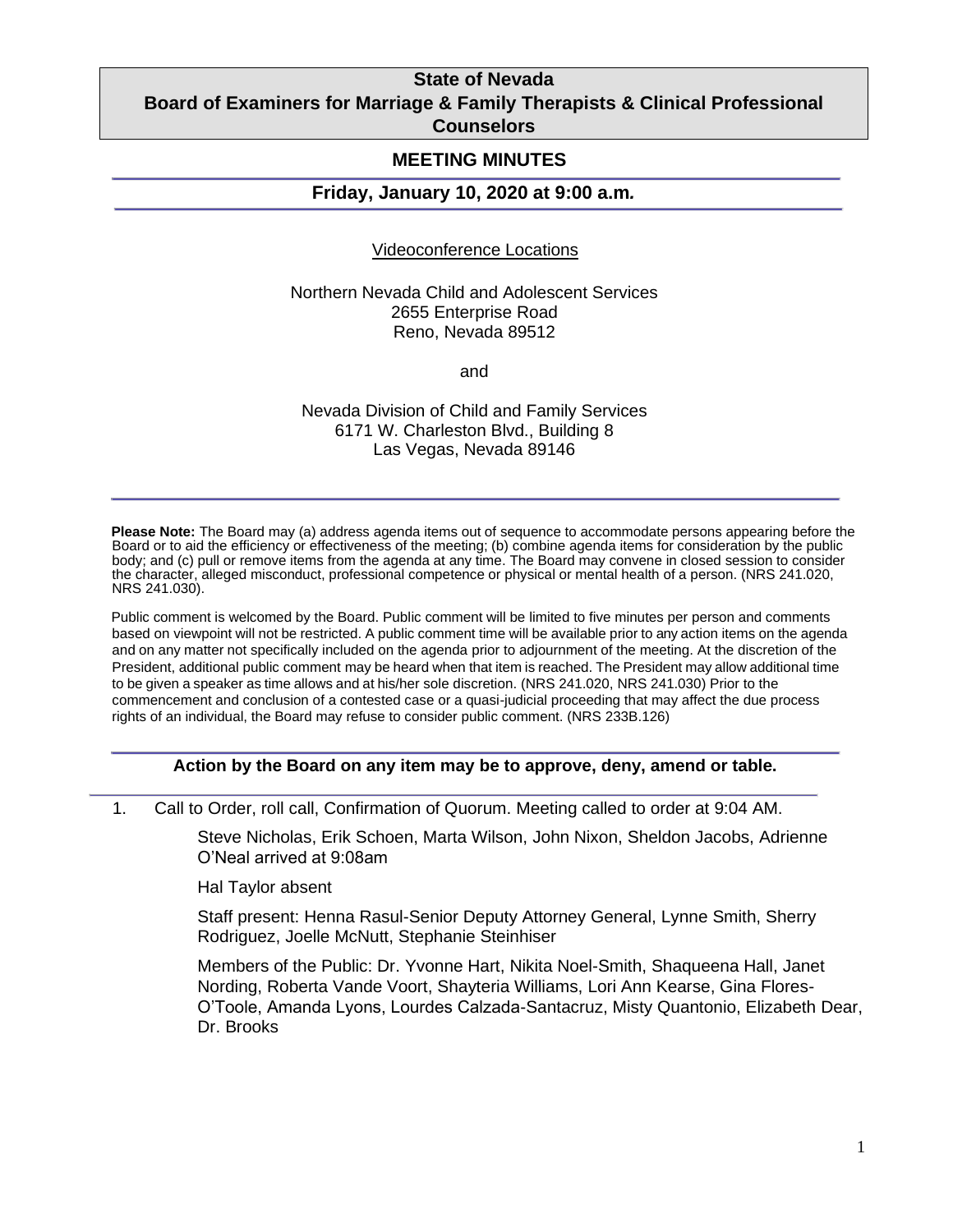## 2. Public comment

No vote may be taken upon a matter raised during a period devoted to public comment until the matter itself has been specifically included on an agenda as an item upon which action may be taken. NRS 241.020)

- Nikita Noel-Smith: she is a licensed intern, she saw that we were talking about the test, she has been an intern for 6 years, in taking the test there are new things that have to be studied, theories that pertain to the LGBTQ population, she didn't learn that in school, she has test anxiety, she has her own practice and has had it for five years, she finds it difficult that the passing score changes each time and struggles to get a passing score.

- Dr. Yvonne Hart: she is here to speak about the test, there are questions on the exam that her interns do not know and some that do not pertain to the MFT field, she feels that the MFT test may be written by psychologists.

- Elizabeth Dear: she is a licensed MFT and a MFT approved supervisor, she is here to talk about Crystal Jacquette, she was denied for primary supervisor, she is not on the agenda today and she wants know why she was not accepted, there is inconsistency in approval process for supervisors, she has looked at the previous meeting minutes.

3. Discussion, recommendation, and possible action regarding review and approval of minutes of November 15, 2019 meeting. (For possible action)

Motion made by Adrienne to approve the meeting minutes as amended; Marta 2<sup>nd</sup>. Erik abstains since he did not attend that meeting. Motion approved unanimously.

4. Review/decision regarding the following licensees who have petitioned the Board to be Primary Supervisors for Marriage and Family Therapist (MFT) and Clinical Professional Counselor (CPC) Interns: (For possible action)

| <b>Supervision Applicant</b> | <b>AAMFT Approved</b><br>Supervisor/Supervisor<br><b>Candidate or CCE</b><br><b>Approved Certificate/</b><br><b>Supervisor Course</b> | <b>Transcript of 45-hour</b><br>Graduate-level<br><b>Supervision Course</b> | <b>Mentor Signature of</b><br><b>Supervisory</b><br><b>Experience</b> | <b>Mentor Contract</b> |
|------------------------------|---------------------------------------------------------------------------------------------------------------------------------------|-----------------------------------------------------------------------------|-----------------------------------------------------------------------|------------------------|
| Mary Teachout, CPC           | No                                                                                                                                    | Yes                                                                         | Yes                                                                   | No.                    |
| Janet Nordine, MFT           | Yes                                                                                                                                   | N/A                                                                         | Yes                                                                   | Yes                    |
| Cynthia Osburn, MFT          | Yes                                                                                                                                   | N/A                                                                         | N/A                                                                   | N/A                    |
| Gina Flores-O'Toole,<br>MFT  | Yes                                                                                                                                   | N/A                                                                         | Yes                                                                   | Yes                    |

Motion made by Erik to approve Mary Teachout as a Primary Supervisor; John 2<sup>nd</sup>. Motion approved unanimously.

Motion made by Erik to approve Janet Nordine as a Primary Supervisor; Marta 2<sup>nd</sup>. Motion approved unanimously.

Motion made by Erik to approve Cynthia Osburn as a Primary Supervisor; Marta 2<sup>nd</sup>. Motion approved unanimously.

Motion made by Erik to approve Gina Flores-O'Toole as a Primary Supervisor; Marta 2<sup>nd</sup>. Motion approved unanimously.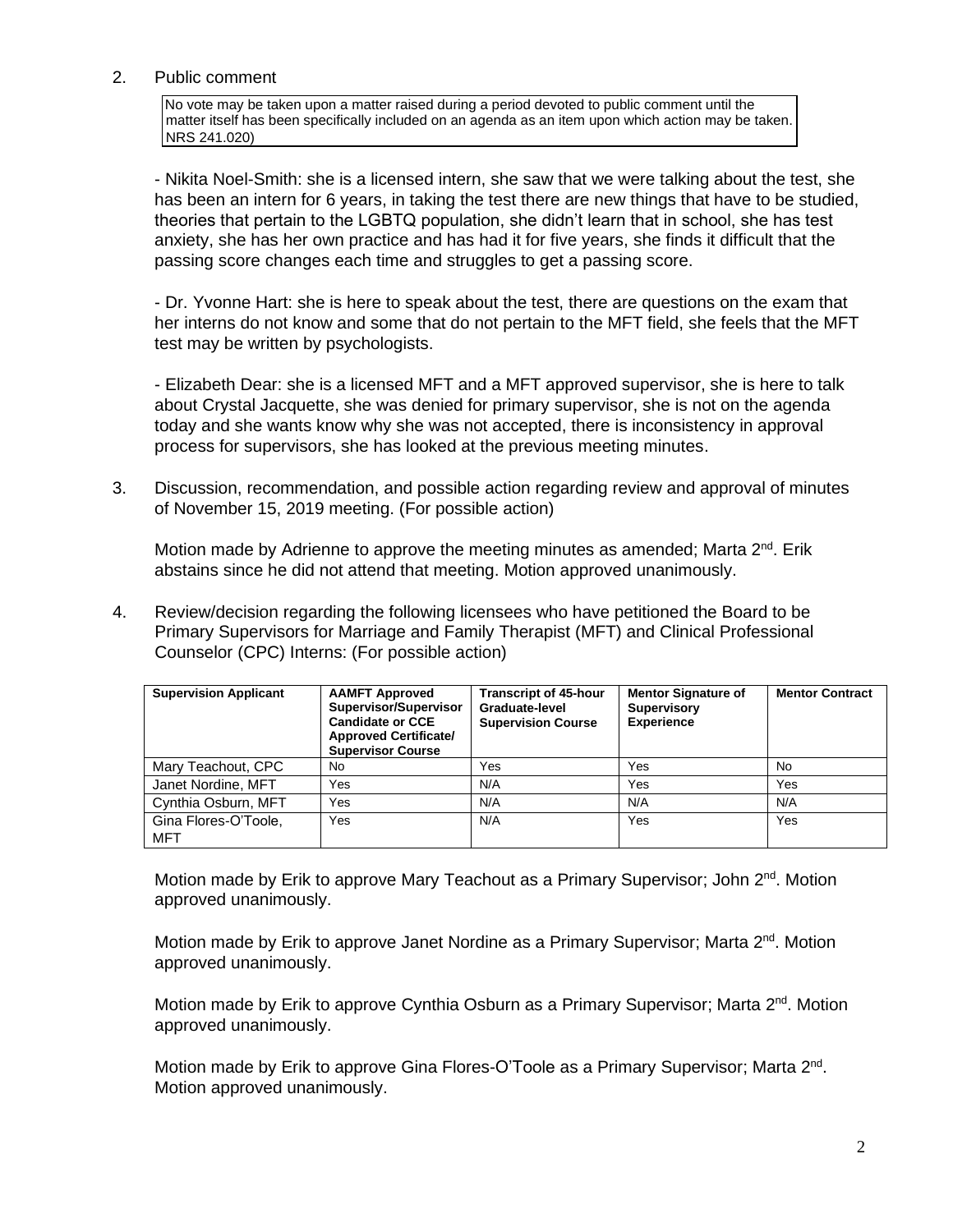Discussion: Marta: every time with go through this process there is something that has been missing, do not have the documentation in our hands to make a decision, this is a process that can be improved.

Erik: stated that the fact that all four of the proposed candidates today were approved indicates that the office is getting the necessary paperwork before putting the candidates on the agenda.

Steve: in the past the inconsistency comes from tightening up on the documentation needed, that may show as inconsistency to the public

Erik: there was a loose interpretation of the NAC and now we are going back to true interpretation of the NAC. The board was trying to be conscientious about the need for supervisors but now we're relying on the regulations.

Lynne: Mary Teachout was denied during the summer and clarifying the actual required documents at the November meeting allowed her to be approved at this meeting.

Stephanie: the application form itself was changed to be more clear and better aligned with NAC requirements.

Sheldon: it was confusing in the past and it is helpful to have clearer language on the application.

Steve: what is the deadline to be on the agenda: **No later than 9 AM the Monday before a scheduled meeting on Friday.**

5. Misty Guantonio petitions the board to approve a secondary supervisor's contract.

She is a MFT intern. She would like Dr. Brooks to be an approved secondary supervisor, he is a LADC. She researched the NAC and NRS regarding what documentation she need needed to have him approved as a supervisor, she conferred with her primary supervisor regarding was needed, she provided the contract and the documentation, she called multiple times and emailed, no response from the office. She conferred with her primary supervisor and her supervisor said that "no response from the Board office is positive", it took five months to get a response for the secondary supervisor contract she turned in, she received a response from the ED that the hours will count but she can no longer accumulate hours using Dr. Brooks as a secondary supervisor. She has been mentored with Dr. Brooks, she has an ethical responsibility to her clients, she would like to petition the Board to use Dr. Brooks for the duration of her internship

Henna: Thank you for your statements and this is not your fault, but this is not an actionable agenda item, Dr. Brooks' name is not on the agenda.

Erik: we are bound by the language of the NAC which states only a licensed person be designated as an approved supervisor.

6. Vendor review of InLumon's contract and non-performance (For discussion/possible action)

Lynne: InLumon had targeted specific deadlines in automating our systems. InLumon has failed to meet all of the deadlines that they put forth. We were able to go live mid-November for license renewals. There was a glitch on 12/18 with primary email address issue. On 12/30, all license outputs were blank. On 12/31, the primary email issue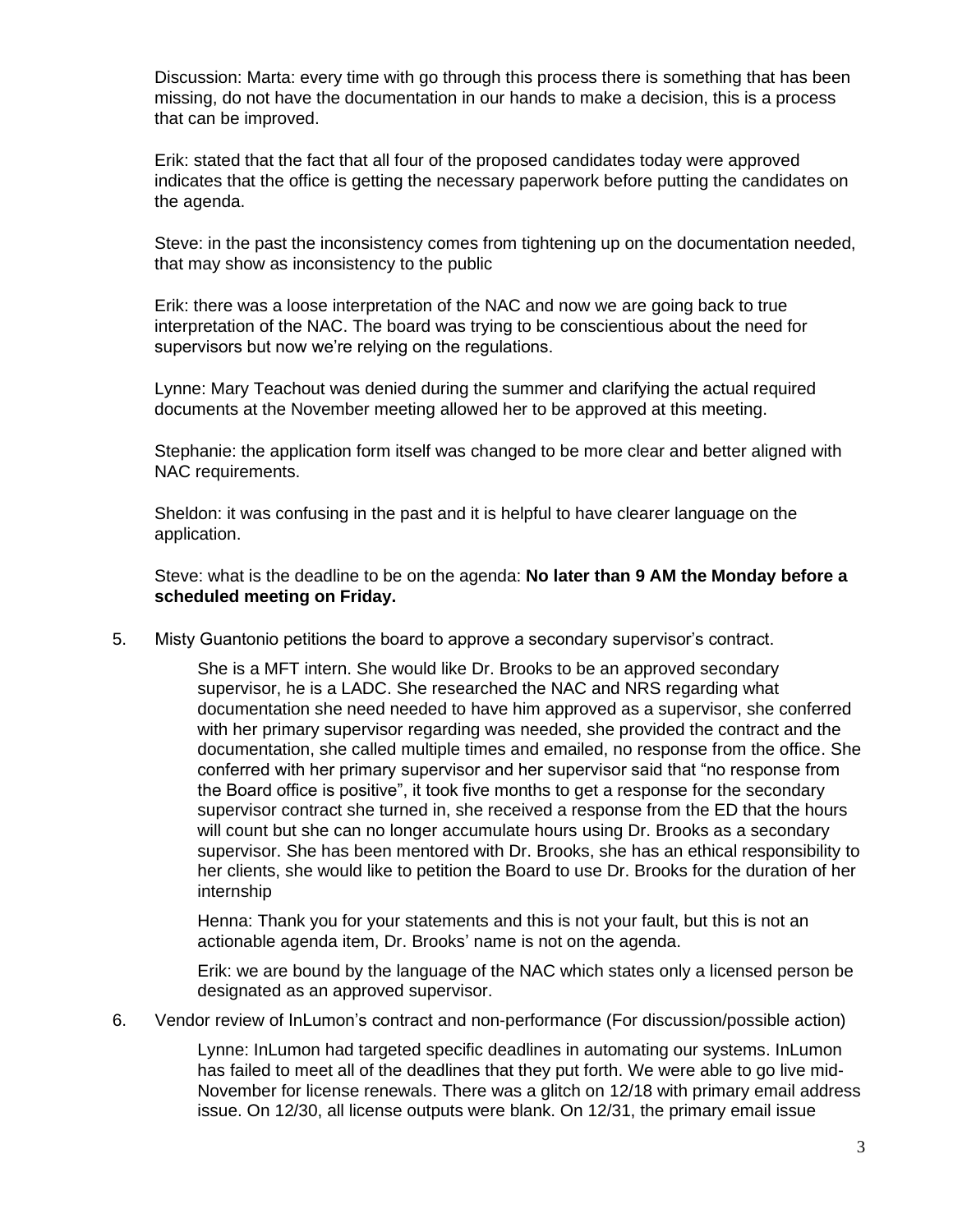happened again, and it could not be replicated by InLumon. InLumon has never corrected any of these issues, the application piece is still not working, the office is still using Access since the data cutover on 10/23. The renewals are up to date and mailed as of today. We have a stop gap with files and data that has not been entered. InLumon billed for the first quarter only, we have paid for the first quarter, we have not been billed again, neither database is accurate. CyberSource is our online credit card processing system which had to be shut down in July since it was not secure and now InLumon has failed to make their credit card processing secure with CyberSource.

I am asking for the board's permission to go out into the market again for an appropriate online solution for our back-office processes.

John: can we cancel this contract without penalty?

Erik: do we have other options? This isn't our first time in being disappointed with a technology vendor, they tend to overpromise and then they cannot meet the deliverables and you end up with many delays. Can we get our money back from the first quarter, do we own the data? Can they document that they have scrubbed the data?

Lynne: we received value for payments through December  $31<sup>st</sup>$  as far as the renewal process. We will proceed slowly and cautiously in researching alternative systems.

Motion made by Erik to terminate the InLumon contract due to non-performance and lack of deliverables; John 2<sup>nd</sup>. Motion approved unanimously.

7. Lynne Smith petitions the board, to reinstate board member per diems for board meetings (For discussion/possible action)

> Erik: now that we have adequate funds, we can begin paying per diems again. In the past, board members were voluntarily opting out of payment previously due to lack of operating funds in the past.

> Lynne: \$150 per day is the statutory rate. I will update the form and send to all of you.

8. Marta Wilson petitions the board to review options for testing for licensure (For discussion/ possible action)

> Marta: she contacted the Drug & Alcohol board was able to switch to a different national test. Marta called AAMFT and NBCC with no response initially, then NBCC transferred her to CCE. Do any board members know if there are other states using anything different from AMFTRB? Can we have a minimum passing score?

> Steve: when Lynne and I were in DC at the AASCB conference, there were other states who mentioned the same frustrations about passing rates and the AAMFT test.

> Henna: we can make a written exam and if we create our own exam, we can designate the passing score.

Marta: I have so many interns that are studying diligently, it is a financial burden, their anxiety levels are impacted, and their psyche's impacted so she continues to be concerned about this exam.

John: we have been given to understand that the AMFTRB test will be taken from 200 questions to 180 questions.

Steve: can we call California to see what their exam entails?

Sheldon: the California test is harder than the National exam.

Steve: let's keep this on the agenda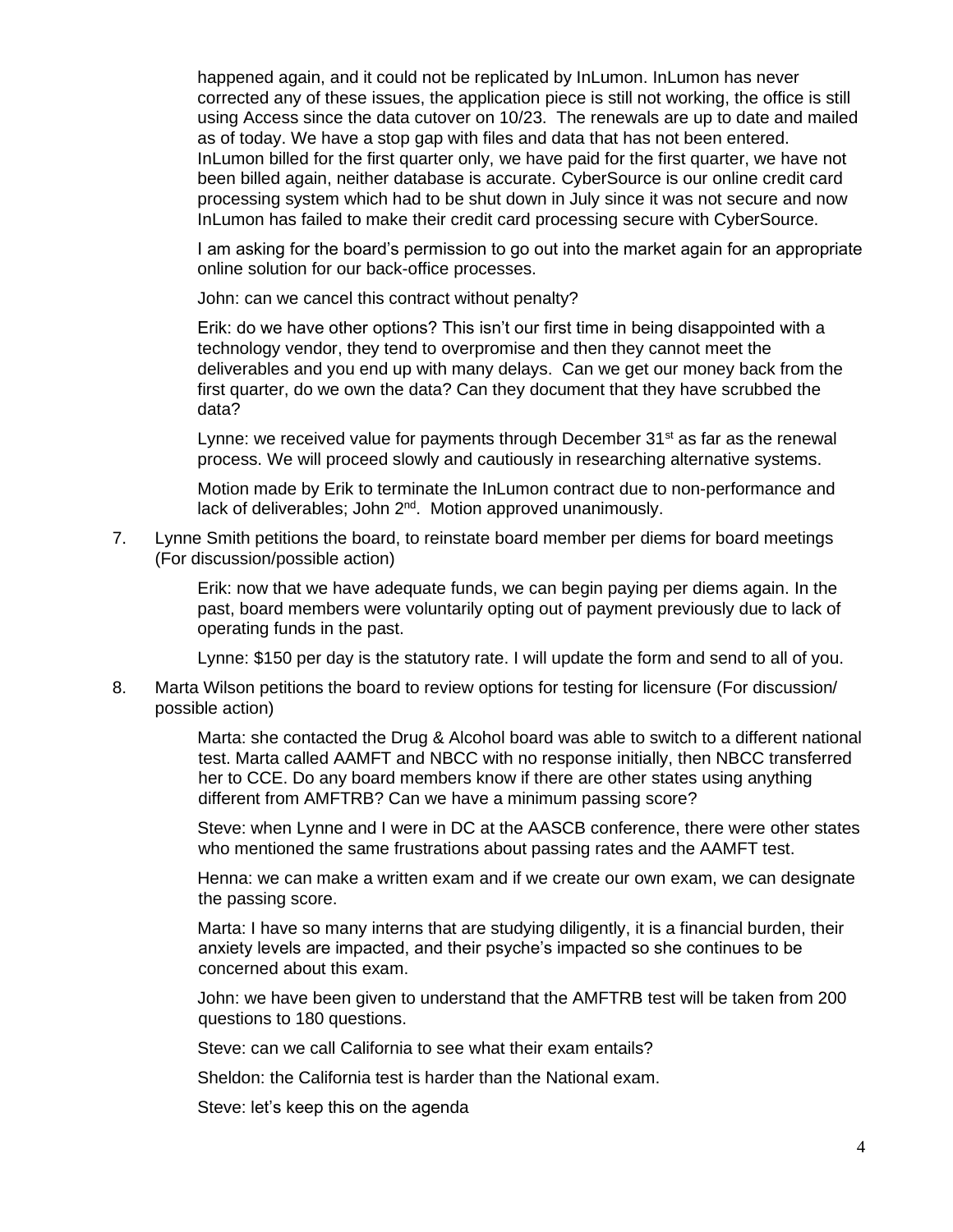- 9. Disciplinary Matter Recommendation for Dismissal (For possible action)
	- a. Case No. NV12MFT003 Stephanie provided brief, general advisement of case and reason for dismissal, complainant never responded to request for more information.

Motion to dismiss Case No. NV12MFT003. 1st: Marta 2nd: Sheldon. Vote: Passed unanimously.

b. Case No. NV12MFT004 - Stephanie provided brief, general advisement of case and reason for dismissal

Motion to dismiss Case No. NV12MFT004. 1st: Sheldon 2nd: Marta. Vote: Passed unanimously.

10. Report from President (Advisement)

Steve: echo the frustrations that InLumon's failure to perform after all their promises; first let's get into the  $21^{st}$  Century, then time to start reviewing the statutes and codes so see what we need to tighten up.

11. Report from Treasurer (Advisement)

Present an accurate budget for next year, monthly balance sheets and reports once we have the audit results. We have a responsibility as a board to protect the public and support the licensees, but we also must know where we are at financially.

12. Report from Executive Director (Advisement)

Started an audit on Dec  $1<sup>st</sup>$ , we will wait for the report from the auditor – the CPAs have promised audit results on 1/13/2020. Financials will be caught up to date once the adjusting journal entries are completed.

LCB requires quarterly statistics. Licensed 432 individuals in 2019 – 111 CPCs, 105 CPC-Interns, 99 MFTs, 117 MFT-Interns.

Thanks to Sherry, the Department of Public Safety audit went well. We have to apply for an ORI number with the FBI. Also completed a report to the Nevada Sunset Subcommittee that was required.

Our lease is up this November and we will be moving to an office that has a bathroom.

Met with the Deputy Director of VFA and she reported that there is a pool of money available that is not being utilized for veterans with physical issues due to exposure during deployment, presumptive conditions, that we, as therapists, can help connect vets to.

Steve: many people don't understand the numerous areas that the office is involved in.

13. Report from Complaints Investigator (Advisement)

Not as many complaints coming into the office currently, working on gathering data for the LCB statistics in a timely manner. It is difficult to answer how many open complaints there are currently because it was not prioritized in the past and they were spread out in Hal's office and the board office, not all were opened appropriately.

14. Report from Senior Deputy Attorney General

No comment.

15. Board member comments

Sheldon: a message for the interns to stay positive, he had his own issues with a learning disability in taking the national exam and was able to complete the test.

16. Discussion regarding future agenda items and future meeting dates: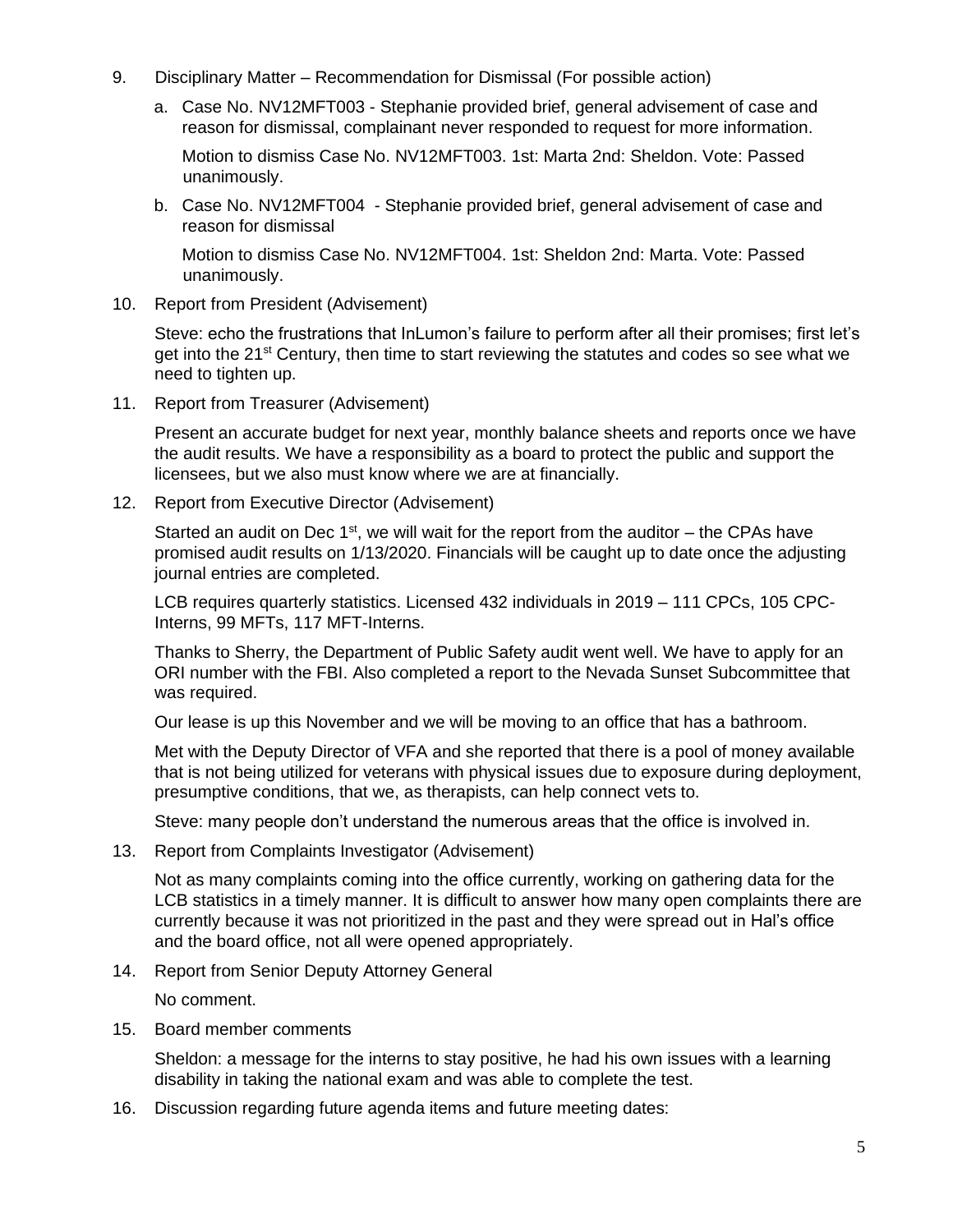- a. Friday, February 21<sup>st</sup> @ 9:00 AM Telephonic meeting for supervisor approval, accounting results, and technology
- b. Friday, March  $20<sup>th</sup>$  @ 9:00 AM
- 17. Public comment.

No vote may be taken upon a matter raised during a period devoted to public comment until the matter itself has been specifically included on an agenda as an item upon which action may be taken. (NRS 241.020)

Amanda: we are students in the north, going into internship: wanted to be informed, what she learned from this meeting: there are so many things to be aware of and stay informed.

Lourdes: it is important to stay informed especially if she wants to contribute to her community. She looks forward to attending more meetings.

Dr. Hart: thank you for giving me this opportunity. I have been coming to the meetings for one year now and has been talking about the test, how long is it going to take to resolve this? It is so demoralizing to the interns taking the test and not being successful.

Steve: we're working with no movement in the regulations as far as the national AAMFT exam. We will continue to explore other options in future meetings.

Elizabeth: she is thrilled that board members are opting in for the per diem rate and thank you for your service. Follow up discussion on the supervisor qualifications – putting a list of requirements for supervisors on the website would be helpful. It would be helpful to know what the best way is to communicate with the Board office. In looking at possible software, it would be helpful to have a list of interns and supervisors. She also is curious about what qualifies for classes in terms of classes for academic reviews.

Roberta: she is the state representative for AMFTRB, and they do respond so someone might want to take that responsibility over. Thank you for all the work that you do.

Shayteria Williams: recent graduate in MFT from Capella, personal statement, supposed to be on the agenda, I feel compelled to speak for safety and assurance of others, there was a discrepancy regarding the application fee, she emailed the ED, the website is not updated, she was denied to be grandfathered in under the old application fee. She wonders who holds the Board accountable; who protects the consumers and how do they feel about entering this field. The \$150 was not advertised on the website and she doesn't understand why this error doesn't entitle her to the lower fee.

Steve: some of the inefficiencies are being addressed, the fee structure has a start and end date, legally we are upholding the law. I hear your frustrations, but we are tied to the existing fee structure.

Erik: I feel like the resident historian and feel compelled to give some board history. Revenues have been marginal at best, but we have not had the funds to hire a full-time executive director. It is remarkably slow to develop capacity, a lot of what you are asking for are courtesies, we are legally following the law. Your concerns are duly noted.

Shayteria: I don't think it really matters, my comments are not to take away from all the hard work that all these board members are doing, my intention was not to butcher anyone, it needs to be said from the prospective of the consumers, if it is so hard to interact with the board you won't have anyone to license. These conversations need to be had. Consumers are having issues passing the test and that's why we need to stick together. Thank you for your time.